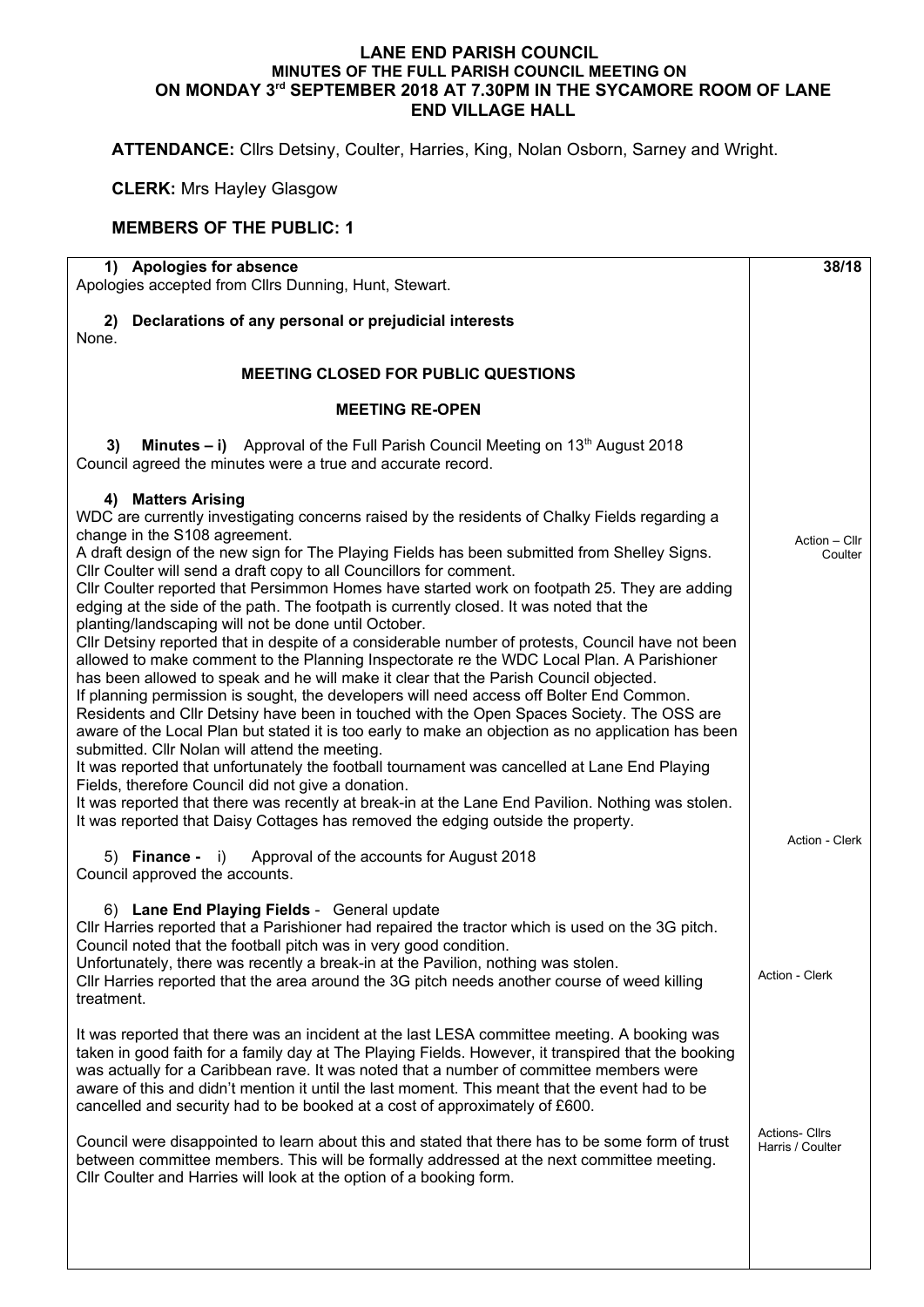| 7) Website makeover / social media                                                                                                                                                                                                                                                                                                                                                                                                                                                                                                                                                                                                                                                                                                                                                                                                                                                                                                                                                                                                                                                                                                                                                                                                                                                                                                                                                                                                                                                                                                                                       | 39/18          |  |  |
|--------------------------------------------------------------------------------------------------------------------------------------------------------------------------------------------------------------------------------------------------------------------------------------------------------------------------------------------------------------------------------------------------------------------------------------------------------------------------------------------------------------------------------------------------------------------------------------------------------------------------------------------------------------------------------------------------------------------------------------------------------------------------------------------------------------------------------------------------------------------------------------------------------------------------------------------------------------------------------------------------------------------------------------------------------------------------------------------------------------------------------------------------------------------------------------------------------------------------------------------------------------------------------------------------------------------------------------------------------------------------------------------------------------------------------------------------------------------------------------------------------------------------------------------------------------------------|----------------|--|--|
| Social Media<br>The Parish Council discussed the various options of social media that could be used. However,<br>setting this up and continually updating would take a vast amount of time.<br>Council resolved not to use any method of social media at the moment but would factor a social<br>media budget line into the main budget for the next financial year.                                                                                                                                                                                                                                                                                                                                                                                                                                                                                                                                                                                                                                                                                                                                                                                                                                                                                                                                                                                                                                                                                                                                                                                                     |                |  |  |
| Website makeover<br>Councillors received information provided from Mike Henson. There are various options that<br>could improve the website such as: Live news, live calendar, live polls and petitions and an<br>updated gallery. Council could also tweak the design and layout of the website.<br>Cllrs Harries and Nolan will speak to a contact re the design of the website.                                                                                                                                                                                                                                                                                                                                                                                                                                                                                                                                                                                                                                                                                                                                                                                                                                                                                                                                                                                                                                                                                                                                                                                       |                |  |  |
| 8) To agree rents for:<br>Allotments<br>i)<br>Council agreed that the allotment rents for 2018/19 would not be increased.                                                                                                                                                                                                                                                                                                                                                                                                                                                                                                                                                                                                                                                                                                                                                                                                                                                                                                                                                                                                                                                                                                                                                                                                                                                                                                                                                                                                                                                | Action - Clerk |  |  |
| The Orchard & Chalky Fields<br>ii)<br>Council agreed a 5% increase for the rent received for The Orchard and Chalky Fields.<br>Clerk to send the rental agreement to Paul Deriaz for information and advise him there is an<br>application outstanding for a ménage.<br>Council agreed to budget £300 for initial advice from Paul Deriaz re the Bolter End / Golden Guff<br>plans.                                                                                                                                                                                                                                                                                                                                                                                                                                                                                                                                                                                                                                                                                                                                                                                                                                                                                                                                                                                                                                                                                                                                                                                      |                |  |  |
| Land usage at Grouse & Ale 18/19<br>iii)<br>Council agreed that the land usage rent for 2018/19 would be increased by 5%.                                                                                                                                                                                                                                                                                                                                                                                                                                                                                                                                                                                                                                                                                                                                                                                                                                                                                                                                                                                                                                                                                                                                                                                                                                                                                                                                                                                                                                                | Action - Clerk |  |  |
| 9) Clerk's report                                                                                                                                                                                                                                                                                                                                                                                                                                                                                                                                                                                                                                                                                                                                                                                                                                                                                                                                                                                                                                                                                                                                                                                                                                                                                                                                                                                                                                                                                                                                                        |                |  |  |
| 1. Planning application comments submitted.<br>2. AED inspections carried out and on-line forms submitted.<br>I have reported several street lights to TFB that are not working.<br>3.<br>I have reported several street lights to SSE that are not working.<br>4.<br>I have been advised there is a 'Village Clean-up' on the first Saturday of every<br>5.<br>month meeting at the Doctor's Surgery car-park but I don't have any more details<br>yet.<br>6. On Saturday 25th August at about 1am 2 people broke into the Pavilion gaining<br>access through the roof using a sledgehammer. They tried to open the safe but<br>failed, nothing was taken. The Police were informed, the insurance company have<br>been advised. A temporary roof repair was done and I am in the process of getting<br>quotes for the internal and external roof repairs.<br>7. Advice received from WDC re Chalky Fields.<br>8. A request has been made for another dog waste bin on Wheeler End Common by<br>The Chequers pub.<br>9. I have asked TFB if they can order some '30 for a reason signs' to put on Church<br>Road and The Row. Awaiting the costs.<br>10. I have organised for the repairs to be carried out on The War Memorial.<br>11. The football tournament scheduled for Sunday 26 <sup>th</sup> August was cancelled due to lack<br>of interest.<br>12. The External Audit report has been received back. The only comment was that<br>Council did not exercise the public rights notice on the website for 2016/17. It was<br>displayed on all the noticeboards. |                |  |  |
| 11. Some allotment plots are currently vacant.<br>12. Next Meeting - Monday 1 <sup>st</sup> October - Cadmore End Village Hall.                                                                                                                                                                                                                                                                                                                                                                                                                                                                                                                                                                                                                                                                                                                                                                                                                                                                                                                                                                                                                                                                                                                                                                                                                                                                                                                                                                                                                                          |                |  |  |
| 10) Invitations to Meetings, Correspondence & Reports received<br>Reported noted.                                                                                                                                                                                                                                                                                                                                                                                                                                                                                                                                                                                                                                                                                                                                                                                                                                                                                                                                                                                                                                                                                                                                                                                                                                                                                                                                                                                                                                                                                        |                |  |  |
| 11) Matters raised by Councillors<br>CIIr Harries reported that the piece of land in front of Foundry Cottage desperately needs<br>mowing. The Dashwood Estate own the land and WDC manage it as it forms part of Handleton<br>Common. The Clerk will ask WDC to mow the area.<br>The information on the bus stops panels and on the website is incorrect. Cllr King will liaise with<br>BCC.                                                                                                                                                                                                                                                                                                                                                                                                                                                                                                                                                                                                                                                                                                                                                                                                                                                                                                                                                                                                                                                                                                                                                                            |                |  |  |
| 12) Planning: To consider new applications and receive Wycombe District Council<br><b>Decisions and Appeals</b>                                                                                                                                                                                                                                                                                                                                                                                                                                                                                                                                                                                                                                                                                                                                                                                                                                                                                                                                                                                                                                                                                                                                                                                                                                                                                                                                                                                                                                                          |                |  |  |